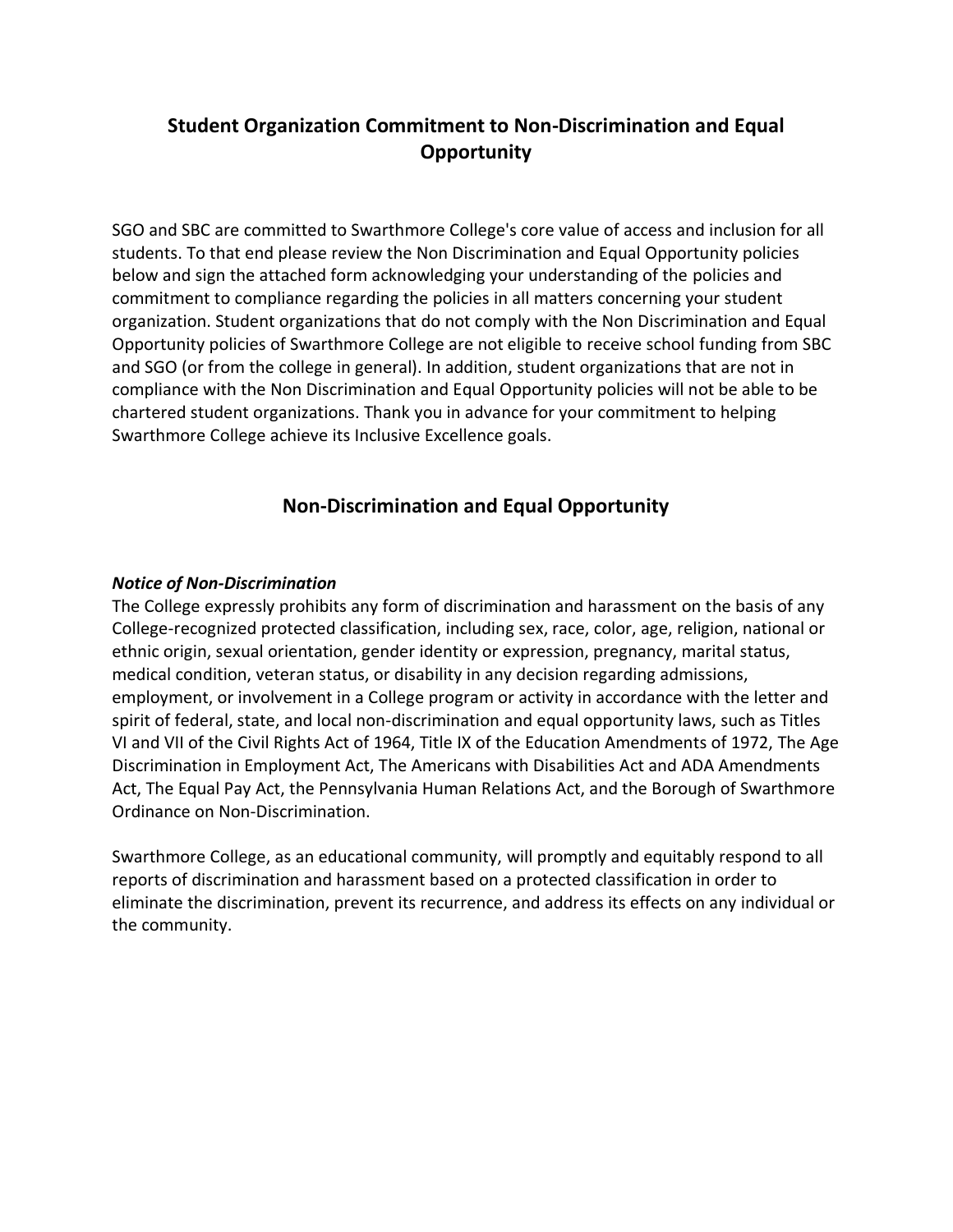## **Inquiries or complaints may be directed as follows**

#### *On Campus:*

- Pamela Prescod Caesar Vice President for Human Resources 500 College Avenue Swarthmore, PA 19081 610-328-8397 [humanresources@swarthmore.edu](mailto:humanresources@swarthmore.edu)
- Bindu Jayne Title IX Coordinator 504 Fieldhouse Lane Swarthmore, PA 19081 610-690-3720 [bjayne1@swarthmore.edu](mailto:bjayne1@swarthmore.edu)

#### *Off campus:*

- US Dept of Education, Office for Civil Rights 215-656-8541 OCR.Philadelphia@ed.gov
- US Equal Employment Opportunity Commission: 1-800-669-4000
- PA Human Relations Commission: (215) 560-2496

#### *The College's complaint resolution procedures applying to:*

- staff can be found in Chapter 11 of the Employee Handbook ,
- students can be found in the Student Conduct Policies and Procedures section of the Student Handbook,
- instructional staff can be found in section II.C.1 of the Faculty and Instructional Staff Handbook and
- sexual violence, harassment, stalking and intimate-partner violence (including domestic violence and dating violence) complaints can be found in the Sexual Assault and Harassment Policy

## **Non-Retaliation**

Swarthmore prohibits retaliation against anyone who makes a good faith effort to appropriately disclose perceived wrongdoing and the College makes every effort to redress such situations. In all cases, members of the community should report their concerns when they feel they are being subjected to unethical, illegal, or unsafe activities or when they become aware of such activities going on at the College.